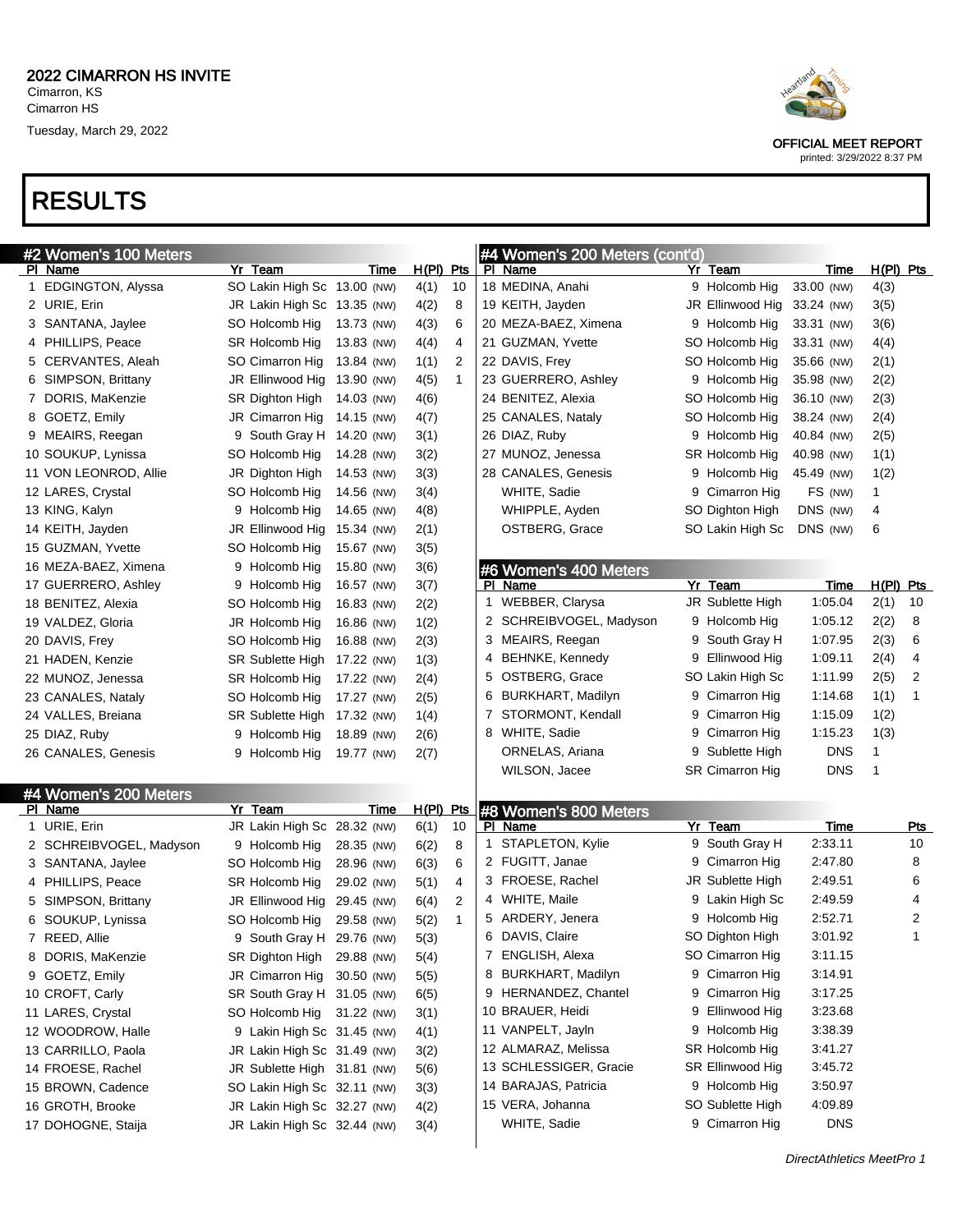# RESULTS

| #8 Women's 800 Meters (cont'd)     |                             |            |           |              | #16 Women's 300m Hurdles     |                         |                                |            |
|------------------------------------|-----------------------------|------------|-----------|--------------|------------------------------|-------------------------|--------------------------------|------------|
| PI Name                            | Yr Team                     | Time       |           | Pts          | PI Name                      | Yr Team                 | <b>Time</b>                    | <b>Pts</b> |
| IBANEZ, Silvia                     | SO Holcomb Hig              | <b>DNS</b> |           |              | 1 WEBBER, Clarysa            | JR Sublette High        | 49.84                          | 10         |
|                                    |                             |            |           |              | 2 HUELSKAMMP, Jaycee         | South Gray H            | 52.23                          | 8          |
| #10 Women's 1600 Meters            |                             |            |           |              | 3 CRAMER, Traci              | SR Dighton High         | 52.82                          | 6          |
| PI Name                            | Yr Team                     | Time       |           | <b>Pts</b>   | 4 JANTZ, Gwyn                | 9 South Gray H          | 53.32                          | 4          |
| 1 ARDERY, Jenera                   | 9 Holcomb Hig               | 6:03.07    |           | 10           |                              |                         |                                |            |
| 2 MACIAS, Katrina                  | JR Holcomb Hig              | 6:20.32    |           | 8            | #18 Women's 4 x 100m Relay   |                         |                                |            |
| 3 ORTIZ, Jordan                    | JR Lakin High Sc            | 6:29.90    |           | 6            | PI Team                      |                         | <b>Time</b>                    | Pts        |
| 4 WHITE, Maile                     | 9 Lakin High Sc             | 6:39.60    |           | 4            | 1 Lakin High School (A)      |                         | 52.45                          | 10         |
| 5 MEDINA, Wendy                    | SR Cimarron Hig             | 6:45.61    |           | 2            | 1) OSTBERG, Grace SO         | 2) ORTIZ, Josiah JR     |                                |            |
| 6 KOERNER, Charlie                 | SO Dighton High             | 6:51.44    |           | $\mathbf{1}$ | 3) URIE, Erin JR             | 4) EDGINGTON, Alyssa SO |                                |            |
| 7 MILLERSHASKI, Gracie             | JR Cimarron Hig             | 6:55.65    |           |              | 2 Holcomb High School (A)    |                         | 54.41                          | 8          |
| 8 WINGET, Hannah                   | SO Ellinwood Hig            | 7:11.50    |           |              | 1) SANTANA, Jaylee SO        |                         | 2) SCHREIBVOGEL, Madyson 9     |            |
| 9 BRAUER, Heidi                    | 9 Ellinwood Hig             | 7:15.24    |           |              | 3) KRULESKI, Jera SO         | 4) SPELLMAN, Reghan SR  |                                |            |
| 10 ORNELAS, Ariana                 | 9 Sublette High             | 7:30.13    |           |              | 3 South Gray High School (A) |                         | 55.21                          | 6          |
| 11 VANPELT, Jayln                  | 9 Holcomb Hig               | 7:34.80    |           |              | 1) MEAIRS, Halli JR          |                         | 2) HUELSKAMP, Jacelyn SO       |            |
| 12 SCHLESSIGER, Gracie             | SR Ellinwood Hig            | 8:15.99    |           |              | 3) HELM, Vi SO               | 4) CROFT, Carly SR      |                                |            |
| 13 BARAJAS, Patricia               | 9 Holcomb Hig               | 8:16.41    |           |              | 4 Ellinwood High School (A)  |                         | 56.54                          | 4          |
| FUGITT, Janae                      | 9 Cimarron Hig              | <b>DNS</b> |           |              | 1) BAKER, Bella JR           | 2) BEHNKE, Kennedy 9    |                                |            |
| IBANEZ, Silvia                     | SO Holcomb Hig              | <b>DNS</b> |           |              | 3) DIMITT, Mary SR           | 4) SIMPSON, Brittany JR |                                |            |
|                                    |                             |            |           |              | 5 Dighton High School (A)    |                         | 56.79                          | 2          |
|                                    |                             |            |           |              | 1) VON LEONROD, Allie JR     | 2) WHIPPLE, Ayden SO    |                                |            |
| #12 Women's 3200 Meters<br>PI Name | Yr Team                     | Time       |           | <u>Pts</u>   | 3) CRAMER, Traci SR          | 4) DORIS, MaKenzie SR   |                                |            |
| 1 ARDERY, Jenera                   | 9 Holcomb Hig               | 13:26.48   |           | 10           | Cimarron High School (A)     |                         | <b>DNS</b>                     |            |
| 2 MACIAS, Katrina                  | JR Holcomb Hig              | 13:58.50   |           | 8            | 1) GOETZ, Emily JR           | 2) WILSON, Jacee SR     |                                |            |
| 3 MEDINA, Wendy                    | SR Cimarron Hig             | 14:56.88   |           | 6            | 3) JANTZ, Taryn JR           |                         |                                |            |
| 4 KOERNER, Charlie                 | SO Dighton High             | 15:26.51   |           | 4            |                              | 4) CERVANTES, Aleah SO  |                                |            |
| 5 MILLERSHASKI, Gracie             | JR Cimarron Hig             | 15:28.79   |           | 2            |                              |                         |                                |            |
| 6 WINGET, Hannah                   |                             |            |           | $\mathbf{1}$ | #20 Women's 4 x 400m Relay   |                         |                                |            |
|                                    | SO Ellinwood Hig            | 15:51.95   |           |              | PI Team                      |                         | Time<br>4:28.84                | Pts        |
| 7 HERNANDEZ, Chantel               | 9 Cimarron Hig              | 16:54.01   |           |              | 1 South Gray High School (A) |                         |                                | 10         |
| 8 ALMARAZ, Melissa                 | SR Holcomb Hig              | 18:31.86   |           |              | 1) HUELSKAMP, Jacelyn SO     | 2) MEAIRS, Reegan 9     |                                |            |
|                                    |                             |            |           |              | 3) JANTZ, Gwyn 9             | 4) STAPLETON, Kylie 9   |                                |            |
| #13 Women's 100m Hurdles           |                             |            |           |              | 2 Holcomb High School (A)    |                         | 4:37.33                        | 8          |
| PI Name                            | Yr Team                     | Time       | H(PI) Pts |              | 1) SANTANA, Jaylee SO        | 2) KRULESKI, Jera SO    |                                |            |
| 1 EDGINGTON, Alyssa                | SO Lakin High Sc 15.97 (NW) |            | 2(1)      | 10           | 3) KING, Kalyn 9             | 4) SPELLMAN, Reghan SR  |                                |            |
| 2 STAPLETON, Kylie                 | 9 South Gray H 16.89 (NW)   |            | 2(2)      | 8            | 3 Ellinwood High School (A)  |                         | 4:43.76                        | 6          |
| 3 HUELSKAMP, Jacelyn               | SO South Gray H 17.78 (NW)  |            | 2(3)      | 6            | 1) BAKER, Bella JR           | 2) BEHNKE, Kennedy 9    |                                |            |
| 4 CRAMER, Traci                    | SR Dighton High 17.81 (NW)  |            | 2(4)      | 4            | 3) BRAUER, Heidi 9           | 4) SIMPSON, Brittany JR |                                |            |
| 5 DOHOGNE, Staija                  | JR Lakin High Sc 20.01 (NW) |            | 2(5)      | 2            | 4 Lakin High School (A)      |                         | 4:44.99                        | 4          |
| 6 SPELLMAN, Reghan                 | SR Holcomb Hig              | 20.22 (NW) | 1(1)      | $\mathbf{1}$ | 1) DAVIDSON, Jara SO         | 2) ORTIZ, Josiah JR     |                                |            |
| 7 MEAIRS, Halli                    | JR South Gray H 20.25 (NW)  |            | 2(6)      |              | 3) OSTBERG, Grace SO         |                         | 4) VANDERKNAAP, Anne Sophie JR |            |
| 8 VOGEL, Samantha                  | SO Lakin High Sc 20.72 (NW) |            | 2(7)      |              | 5 Cimarron High School (A)   |                         | 5:20.31                        | 2          |
| 9 CERVANTES, Yasmin                | 8 South Gray H 22.08 (NW)   |            | 1(2)      |              | 1) BURKHART, Madilyn 9       | 2) FUGITT, Janae 9      |                                |            |
| 10 MEDINA, Anahi                   | 9 Holcomb Hig               | 22.10 (NW) | 1(3)      |              | 3) ESKAM, Morgan SO          | 4) STORMONT, Kendall 9  |                                |            |
|                                    |                             |            |           |              |                              |                         |                                |            |



OFFICIAL MEET REPORT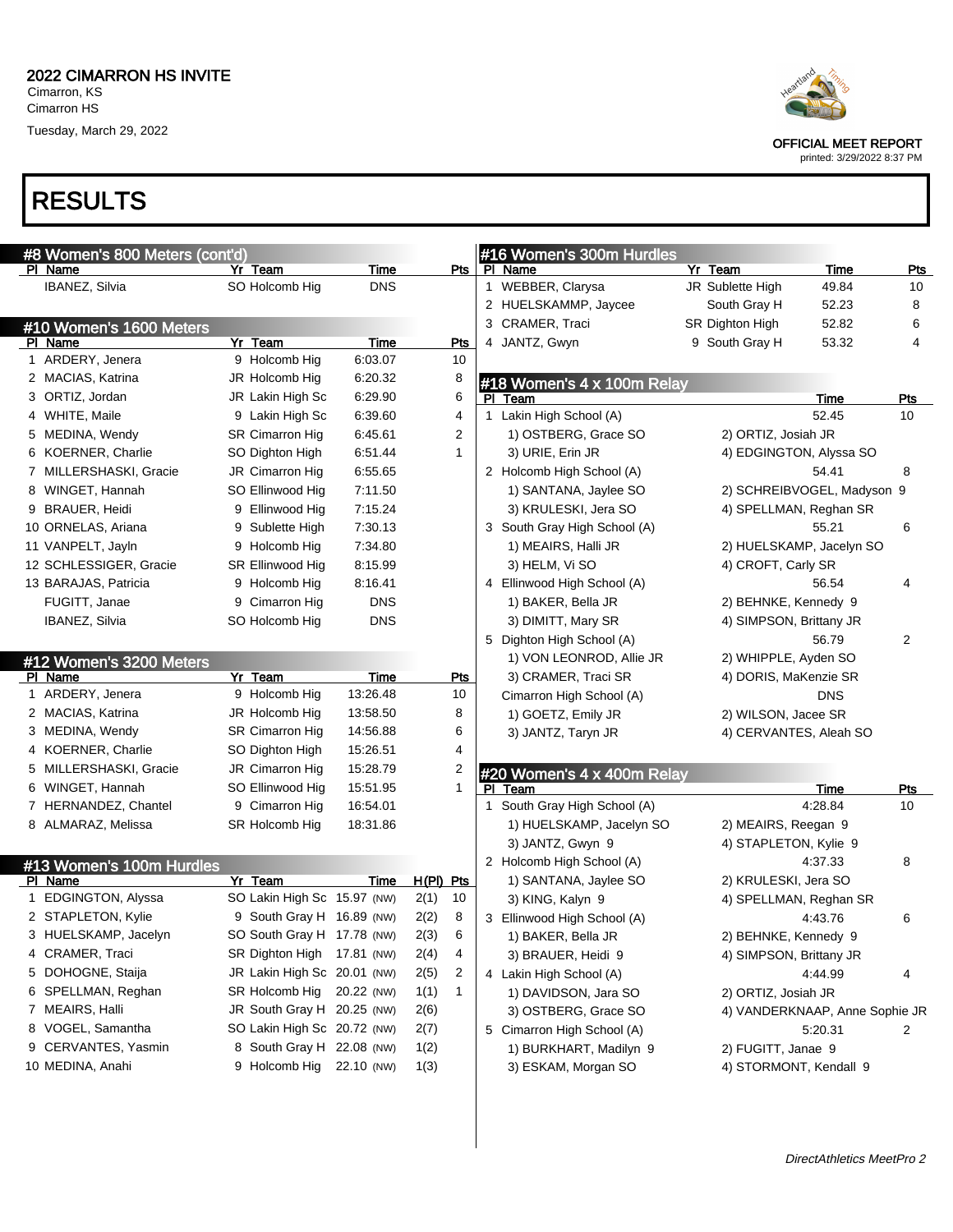

OFFICIAL MEET REPORT

printed: 3/29/2022 8:37 PM

#### RESULTS

| #22 Women's 4 x 800m Relay |                                         |           |     |   | #28 Women's Long Jump (cont'd)  |                                                         |             |
|----------------------------|-----------------------------------------|-----------|-----|---|---------------------------------|---------------------------------------------------------|-------------|
| PI Team                    | Time                                    | Pts       |     |   | PI Name                         | Yr Team<br><b>Mark</b>                                  | $F(PI)$ Pts |
| 1 Cimarron High School (A) | 12:35.83                                | 10        |     |   | 13 DAVIDSON, Jara               | SO Lakin High Sc13' 0 <sup>1/2</sup> (NW)               | 2(10)       |
| 1) ENGLISH, Alexa SO       | 2) FUGITT, Janae 9                      |           |     |   | 14 PHILLIPS, Peace              | SR Holcomb Hig 12' 8" (NW)                              | 2(11)       |
| 3) BERTELSEN, Chloe JR     | 4) BURKHART, Madilyn 9                  |           |     |   | 15 WOODROW, Halle               | 9 Lakin High Sc12' 7" (NW)                              | 2(12)       |
|                            |                                         |           |     |   | 16 CERVANTES, Yasmin            | 8 South Gray H 12' 6 <sup>1</sup> / <sub>2</sub> (NW)   | 1(4)        |
| #24 Women's High Jump      |                                         |           |     |   | 17 BROWN, Cadence               | SO Lakin High Sc12' $2\frac{1}{4}$ (NW)                 | 1(5)        |
| PI Name                    | Yr Team<br>Mark                         |           | Pts |   | 18 GROTH, Brooke                | JR Lakin High Sc12' $1\frac{1}{4}$ (NW)                 | 1(6)        |
| 1 REED, Allie              | 9 South Gray H 5' 2"                    |           | 10  |   | 19 GUZMAN, Yvette               | SO Holcomb Hig $11'7'$ (NW)                             | 1(7)        |
| 2 HELM, Vi                 | SO South Gray H 5' 0"                   |           | 8   |   | 20 WILLIAMS, Adrianna           | 9 Holcomb Hig 11' 1" (NW)                               | 1(8)        |
| 3 VANDERKNAAP, Anne Sophie | JR Lakin High Sc4' 10"                  |           | 6   |   | 21 VALDEZ, Gloria               | JR Holcomb Hig $10'5\frac{1}{2}$ (NW)                   | 1(9)        |
| 4 WHITE, Maile             | 9 Lakin High Sc4' 6"                    |           | 4   |   | 22 HADEN, Kenzie                | SR Sublette High 9' 7 <sup>3/4</sup> (NW)               | 1(10)       |
| 5 CARRILLO, Paola          | JR Lakin High Sc4' 6"                   |           | 2   |   | GUERRERO, Ashley                | 9 Holcomb Hig FOUL (NW)                                 | 1           |
| 6 STORMONT, Kendall        | 9 Cimarron Hig 4' 6"                    |           | 1   |   |                                 |                                                         |             |
| 7 WHIPPLE, Ayden           | SO Dighton High 4' 6"                   |           |     |   | #30 Women's Triple Jump         |                                                         |             |
| 8 JANTZ, Taryn             | JR Cimarron Hig 4' 4"                   |           |     |   | PI Name                         | Yr Team<br><b>Mark</b>                                  | Pts         |
| MACIAS, Katrina            | JR Holcomb Hig NH                       |           |     |   | 1 WILSON, Jacee                 | SR Cimarron Hig 34' 2 <sup>1</sup> / <sub>2</sub> (NW)  | 10          |
|                            |                                         |           |     |   | 2 VON LEONROD, Allie            | JR Dighton High 30' 10" (NW)                            | 8           |
| #26 Women's Pole Vault     |                                         |           |     |   | 3 JANTZ, Gwyn                   | 9 South Gray H 30' 7 <sup>1</sup> / <sub>2</sub> (NW)   | 6           |
| PI Name                    | Yr Team<br>Mark                         |           | Pts |   | 4 VANDERKNAAP, Anne Sophie      | JR Lakin High Sc30' 6 <sup>1</sup> / <sub>2</sub> (NW)  | 4           |
| 1 JARNAGIN, Kennedy        | JR Cimarron Hig 8' 0"                   |           | 10  |   | 5 HELM, Vi                      | SO South Gray H 30' $2\frac{1}{2}$ (NW)                 | 2           |
| 2 ORTIZ, Josiah            | JR Lakin High Sc8' 0"                   |           | 8   |   | 6 MEAIRS, Reegan                | 9 South Gray H 30' $0\frac{1}{2}$ (NW)                  | 1           |
| 3 CROFT, Carly             | SR South Gray H7' 6"                    |           | 6   |   | 7 DAVIDSON, Jara                | SO Lakin High Sc29' 8" (NW)                             |             |
| 4 KOERNER, Charlie         | SO Dighton High 7' 6"                   |           | 4   |   | 8 KEITH, Jayden                 | JR Ellinwood Hig 29' 7 <sup>1</sup> / <sub>2</sub> (NW) |             |
| 5 EDGINGTON, Alyssa        | SO Lakin High Sc7' 6"                   |           | 2   |   | 9 DAVIS, Claire                 | SO Dighton High 28' 2 <sup>1</sup> / <sub>2</sub> (NW)  |             |
| 6 JANTZ, Gwyn              | 9 South Gray H7' 6"                     |           | 1   |   | 9 WHIPPLE, Ayden                | SO Dighton High 28' 2 <sup>1</sup> / <sub>2</sub> (NW)  |             |
| 7 MACIAS, Katrina          | JR Holcomb Hig 6' 6"                    |           |     |   | 11 KING, Kalyn                  | 9 Holcomb Hig $27'6''$ (NW)                             |             |
| 8 BJURSTROM, Kaya          | JR Holcomb Hig 6' 0"                    |           |     |   | 12 WOODROW, Halle               | 9 Lakin High Sc25' 10" (NW)                             |             |
| <b>BERTELSEN, Chloe</b>    | JR Cimarron Hig NH                      |           |     |   | 13 WILLIAMS, Adrianna           | 9 Holcomb Hig $21'5^{3/4}$ (NW)                         |             |
| WILLIAMS, Adrianna         | 9 Holcomb Hig NH                        |           |     |   | JANTZ, Taryn                    | JR Cimarron Hig DNS (NW)                                |             |
| <b>BEATON, Grace</b>       | JR Dighton High NH                      |           |     |   | OSBORN, Abby                    | SR Cimarron Hig DNS (NW)                                |             |
| CARRILLO, Paola            | JR Lakin High ScDNS                     |           |     |   |                                 |                                                         |             |
| OSBORN, Abby               | SR Cimarron Hig DNS                     |           |     |   |                                 |                                                         |             |
| ESKAM, Morgan              | SO Cimarron Hig DNS                     |           |     |   | #32 Women's Shot Put<br>PI Name | Yr Team<br>Mark                                         | F(PI) Pts   |
|                            |                                         |           |     |   | 1 RUDA, Nicole                  | SR Holcomb Hig 34' 01/4                                 | 2(1)<br>10  |
| #28 Women's Long Jump      |                                         |           |     |   | 2 SONDAY, Caitlyn               | JR Cimarron Hig 32' 11 <sup>1</sup> /2                  | 2(2)<br>8   |
| PI Name                    | <b>Mark</b><br>Yr Team                  | F(PI) Pts |     |   | 3 GALL, Tomi                    | SR Dighton High 32' 10 <sup>1</sup> / <sub>2</sub>      | 2(3)<br>6   |
| 1 STAPLETON, Kylie         | 9 South Gray H 15' 8" (NW)              | 2(1)      | 10  | 4 | BACHMAN, Taegan                 | JR Lakin High Sc29' 7"                                  | 2(4)<br>-4  |
| 2 WILSON, Jacee            | SR Cimarron Hig 15' 3" (NW)             | 2(2)      | 8   |   | 5 BAKER, Bella                  | JR Ellinwood Hig 28' 11"                                | 2(5)<br>2   |
| 3 CERVANTES, Aleah         | SO Cimarron Hig 15' 3" (NW)             | 2(2)      | 6   |   | 6 DIMITT, Mary                  | SR Ellinwood Hig 28' 101/2                              | 2(6)<br>1   |
| 4 VANDERKNAAP, Anne Sophie | JR Lakin High Sc14' 2" (NW)             | 2(4)      | 4   |   | 7 KEPLEY, Lexi                  | SR Holcomb Hig 28' 83/4                                 | 2(7)        |
| 5 KRULESKI, Jera           | SO Holcomb Hig 14' 0" (NW)              | 2(5)      | 2   |   | 8 WEBBER, Clarysa               | JR Sublette High 28' 4 <sup>1</sup> /2                  | 2(8)        |
| 6 DORIS, MaKenzie          | SR Dighton High 13' 10" (NW)            | 1(1)      | 1   |   | 9 ALDANA, Celina                | SR Holcomb Hig 28' 33/4                                 | 2(9)        |
| 7 CARRILLO, Paola          | JR Lakin High Sc13' $91$ (NW)           | 2(6)      |     |   | 10 WHIPPLE, Jessica             | JR Dighton High 27' 91/2                                | 2(10)       |
| 8 KING, Kalyn              | 9 Holcomb Hig 13' 7" (NW)               | 2(7)      |     |   | 11 JOHNSON, McKenzie            | SR Dighton High 27' 03/4                                | 1(1)        |
| 9 DAVIS, Claire            | SO Dighton High 13' $6\frac{1}{2}$ (NW) | 2(8)      |     |   | 12 HIXON, Kaedynce              | SO South Gray H 26' 10"                                 | 2(11)       |
| 10 URIE, Erin              | JR Lakin High Sc13' $4\frac{3}{4}$ (NW) | 2(9)      |     |   | 13 IBARRA, Bella                | SR Holcomb Hig 26' 3"                                   | 1(2)        |
| 11 WHITE, Sadie            | 9 Cimarron Hig 13' $4\frac{1}{4}$ (NW)  | 1(2)      |     |   | 14 CHAFFIN, Charlee             | JR Cimarron Hig 25' 61/2                                | 1(3)        |
| 12 LARES, Crystal          | SO Holcomb Hig $13'2^{3/4}$ (NW)        | 1(3)      |     |   |                                 |                                                         |             |
|                            |                                         |           |     |   |                                 |                                                         |             |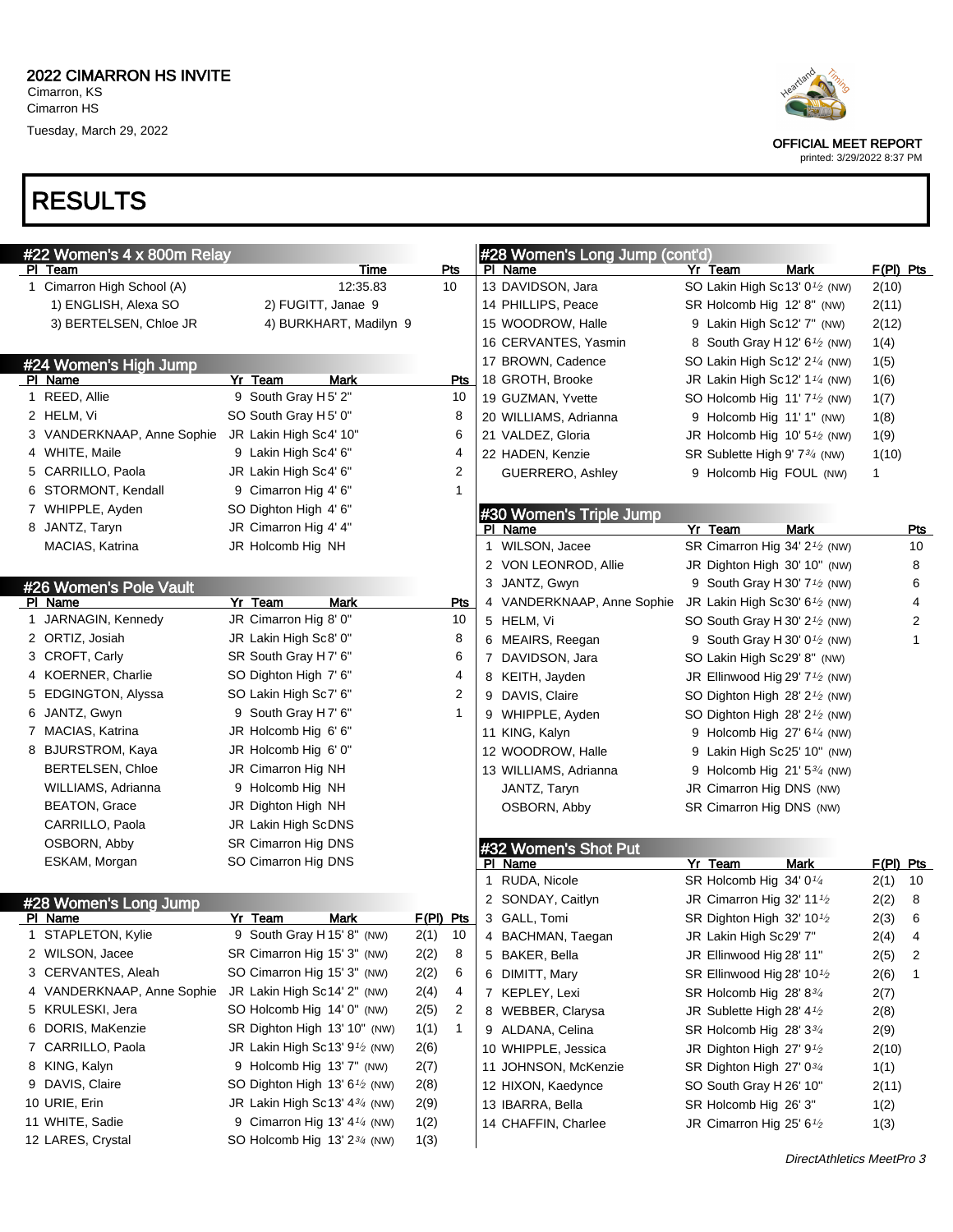#### RESULTS

| Heartland<br>in<br>O |
|----------------------|
|                      |

OFFICIAL MEET REPORT

| #32 Women's Shot Put (cont'd) |                                                    |                      | #36 Women's Javelin (cont'd) |                                        |            |                           |
|-------------------------------|----------------------------------------------------|----------------------|------------------------------|----------------------------------------|------------|---------------------------|
| PI Name                       | Yr Team<br>Mark                                    | $F(PI)$ Pts          | PI Name                      | Yr Team                                | Mark       | $F(PI)$ Pts               |
| 15 BEATON, Grace              | JR Dighton High 25' 61/4                           | 2(12)                | 12 FROESE, Rachel            | JR Sublette High 69' 5"                |            | 1(4)                      |
| 16 SCHULTZ, Hanna             | SR Dighton High 25' 4"                             | 1(4)                 | 13 JOHNSON, McKenzie         | SR Dighton High 66' 6"                 |            | 1(5)                      |
| 17 SONDAY, Crimson            | 9 Cimarron Hig 24' 11 $\frac{1}{4}$                | 1(5)                 | 14 WERTH, Paislie            | JR Cimarron Hig 58' 1"                 |            | 1(6)                      |
| 18 RESENDIZ, Emily            | SO Holcomb Hig 23' $5\frac{1}{2}$                  | 1(6)                 | 15 RESENDIZ, Emily           | SO Holcomb Hig 56' 9"                  |            | 2(9)                      |
| 19 ELLIS, K'lynn              | 9 South Gray H 23' $1\frac{3}{4}$                  | 1(7)                 | 16 HIXON, Kaedynce           | SO South Gray H 50' 1"                 |            | 1(7)                      |
| 20 VALLES, Breiana            | SR Sublette High 22' 8 <sup>1</sup> / <sub>2</sub> | 1(8)                 | 17 VALLES, Breiana           | SR Sublette High 46' 3 <sup>1</sup> /2 |            | 1(8)                      |
| 21 PHOENIX, Emma              | 9 Sublette High 19' $1\frac{3}{4}$                 | 1(9)                 | 18 ELLIS, K'lynn             | 9 South Gray H 43' 4"                  |            | 1(9)                      |
| 22 DOMBROSKI, Gracyn          | 9 Ellinwood Hig 18' $8\frac{3}{4}$                 | 1(10)                | 19 PHOENIX, Emma             | 9 Sublette High 32' 7"                 |            | 1(10)                     |
| VOGEL, Samantha               | SO Lakin High ScDNS                                | 1                    | DAVIDSON, Jara               | SO Lakin High ScDNS                    |            | 2                         |
| GROTH, Brooke                 | JR Lakin High ScDNS                                | 1                    |                              |                                        |            |                           |
|                               |                                                    |                      | #1 Men's 100 Meters          |                                        |            |                           |
| #34 Women's Discus            |                                                    |                      | PI Name                      | Yr Team                                | Time       | $H(PI)$ Pts               |
| PI Name                       | Yr Team<br>Mark                                    | $F(PI)$ Pts          | 1 OROSCO, Dominique          | SO Holcomb Hig                         | 11.46 (NW) | 4(1)<br>10                |
| 1 RUDA, Nicole                | SR Holcomb Hig 109' 2"                             | 10<br>2(1)           | 2 LONG, Dalton               | JR Holcomb Hig                         | 11.52 (NW) | 8<br>4(2)                 |
| 2 DIMITT, Mary                | SR Ellinwood Hig 96' 2"                            | 2(2)<br>8            | 3 WILKISON, Hector           | JR Dighton High                        | 11.53 (NW) | 6<br>4(3)                 |
| 3 BAKER, Bella                | JR Ellinwood Hig 90' 4"                            | 2(3)<br>6            | 4 BASTIN, Braydon            | SO Holcomb Hig                         | 11.68 (NW) | 4<br>4(4)                 |
| 4 BACHMAN, Taegan             | JR Lakin High Sc88' 10"                            | 4<br>2(4)            | 5 GONZALEZ, Servando         | SR Lakin High Sc 11.69 (NW)            |            | 2<br>4(5)                 |
| 5 KEPLEY, Lexi                | SR Holcomb Hig 82' 6"                              | 2(5)<br>2            | 6 MESA, Damon                | SO Holcomb Hig                         | 11.75 (NW) | 1<br>4(6)                 |
| 6 WHIPPLE, Jessica            | JR Dighton High 80' 8"                             | 2(6)<br>$\mathbf{1}$ | 7 HERNANDEZ, Miguel          | JR Sublette High 11.93 (NW)            |            | 1(1)                      |
| 7 SONDAY, Caitlyn             | JR Cimarron Hig 79' 1"                             | 2(7)                 | 8 SALCIDO, Armando           | 9 Lakin High Sc 12.02 (NW)             |            | 4(7)                      |
| 8 GALL, Tomi                  | SR Dighton High 78' 11"                            | 2(8)                 | 9 ARJONA, Juan               | SO Cimarron Hig 12.22 (NW)             |            | 3(1)                      |
| 9 CARTER, Melody              | SR Cimarron Hig 72' 5"                             | 2(9)                 | 10 CURTO, Aitor              | SR Lakin High Sc 12.24 (NW)            |            | 4(8)                      |
| 10 BEATON, Grace              | JR Dighton High 71' 1"                             | 2(10)                | 11 PRICE, Ryland             | 9 Dighton High 12.50 (NW)              |            | 3(2)                      |
| 11 JOHNSON, McKenzie          | SR Dighton High 65' 7"                             | 1(1)                 | 12 GARCIA, Erik              | SO Cimarron Hig 12.63 (NW)             |            | 3(3)                      |
| 12 CHAFFIN, Charlee           | JR Cimarron Hig 61' 0"                             | 1(2)                 | 13 RAMIREZ, Miguel           | 9 Cimarron Hig                         | 12.64 (NW) | 1(2)                      |
| 13 ALDANA, Celina             | SR Holcomb Hig 58' 8"                              | 1(3)                 | 14 MUNOZ, Dominic            | SO Holcomb Hig                         | 12.83 (NW) | 2(1)                      |
| 14 SONDAY, Crimson            | 9 Cimarron Hig 57' 6"                              | 1(4)                 | 15 KITE, Holden              | SO Cimarron Hig 12.87 (NW)             |            | 1(3)                      |
| 15 DOMBROSKI, Gracyn          | 9 Ellinwood Hig 55' 11"                            | 1(5)                 | 16 LOYA, Edwin               | JR Sublette High 12.95 (NW)            |            | 2(2)                      |
| 16 SCHULTZ, Hanna             | SR Dighton High 55' 8"                             | 1(6)                 | 17 SAENZ, Edgar              | 9 Sublette High 12.99 (NW)             |            | 1(4)                      |
| 17 WERTH, Paislie             | JR Cimarron Hig 54' 7"                             | 1(7)                 | 18 MCCAFFERY, Tavian         | 9 Ellinwood Hig 13.14 (NW)             |            | 3(4)                      |
| 18 IBARRA, Bella              | SR Holcomb Hig 52' 8"                              | 1(8)                 | 19 ACOSTA, Jose              | JR Lakin High Sc 13.39 (NW)            |            | 3(5)                      |
| 19 RESENDIZ, Emily            | SO Holcomb Hig 49' 3"                              | 1(9)                 | 20 ALLEN, Sam                | JR Cimarron Hig 13.43 (NW)             |            | 1(5)                      |
|                               |                                                    |                      | 21 MERRITT, Cason            | 9 Ellinwood Hig 13.55 (NW)             |            | 3(6)                      |
| #36 Women's Javelin           |                                                    |                      | 22 MACKEY, Evan              | SO Cimarron Hig                        | 13.65 (NW) | 1(6)                      |
| PI Name                       | Yr Team<br>Mark                                    | $F(PI)$ Pts          | 23 REDBURN, Payton           | 9 Dighton High 13.77 (NW)              |            | 2(3)                      |
| RUDA, Nicole                  | SR Holcomb Hig 103' 6"                             | 2(1)<br>10           | 24 LOEWEN, Damien            | 8 South Gray H 13.96 (NW)              |            | 3(7)                      |
| 2 SCHULTZ, Hanna              | SR Dighton High 97' 5"                             | 2(2)<br>8            | 25 SALAS, Jaime              | 9 Holcomb Hig                          | 13.98 (NW) | 2(4)                      |
| 3 WEBBER, Clarysa             | JR Sublette High 92' 0"                            | 1(1)<br>6            | 26 ALBA, Pablo               | JR Sublette High 14.01 (NW)            |            | 2(5)                      |
| 4 BACHMAN, Taegan             | JR Lakin High Sc89' 0"                             | 2(3)<br>4            | 27 MORSE, Zach               | JR Dighton High 14.46 (NW)             |            | 2(6)                      |
| 5 CARTER, Melody              | SR Cimarron Hig 87' 10"                            | 2(4)<br>2            | 28 KRABBE, Mason             | SO Ellinwood Hig 14.63 (NW)            |            | 2(7)                      |
| 6 DIMITT, Mary                | SR Ellinwood Hig 87' 1"                            | 2(5)<br>$\mathbf 1$  | LUNA, Zander                 | SO Lakin High Sc DNS (NW)              |            | 3                         |
| 7 KEPLEY, Lexi                | SR Holcomb Hig 84' 9"                              | 2(6)                 |                              |                                        |            |                           |
| 8 GROTH, Brooke               | JR Lakin High Sc79' 1"                             | 2(7)                 | #3 Men's 200 Meters          |                                        |            |                           |
| 9 VOGEL, Samantha             | SO Lakin High Sc77' 0"                             | 1(2)                 | PI Name                      | Yr Team                                | Time       | $H(PI)$ Pts               |
| 10 GRANADOS, Alleris          | SO South Gray H75' 3"                              | 2(8)                 | 1 HENDRIX, Brady             | SR Lakin High Sc 22.54 (NW)            |            | 5(1)<br>- 10              |
| 11 VON LEONROD, Allie         | JR Dighton High 75' 1"                             | 1(3)                 | 2 BASTIN, Braydon            | SO Holcomb Hig 24.21 (NW)              |            | 5(2)<br>- 8               |
|                               |                                                    |                      |                              |                                        |            | DirectAthletics MeetPro 4 |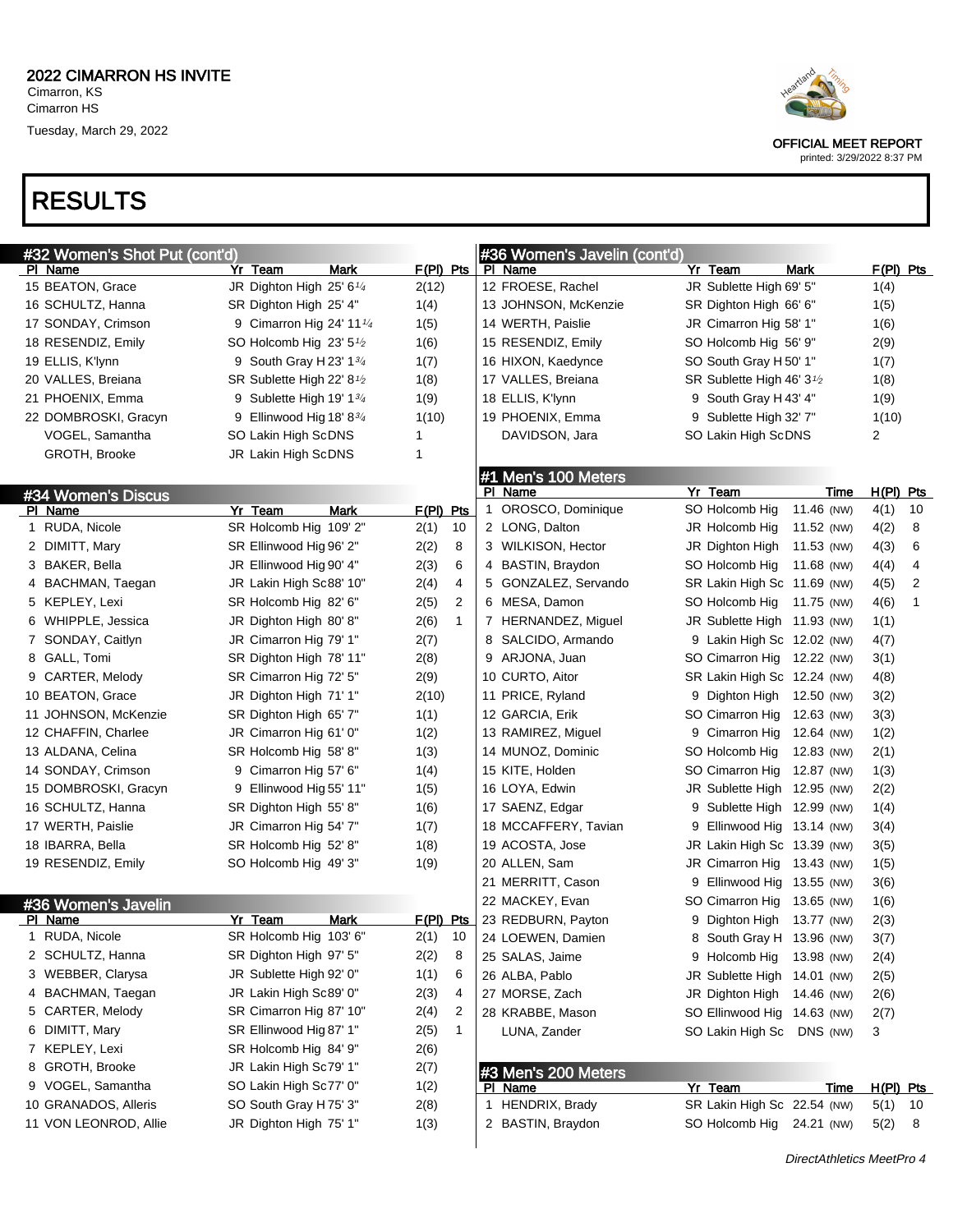## RESULTS

| #3 Men's 200 Meters (cont'd) |                      |  |                             |             |              |              | #7 Men's 800 Meters |                            |   |                  |             |                |                         |
|------------------------------|----------------------|--|-----------------------------|-------------|--------------|--------------|---------------------|----------------------------|---|------------------|-------------|----------------|-------------------------|
|                              | PI Name              |  | Yr Team                     | Time        | H(PI) Pts    |              |                     | PI Name                    |   | Yr Team          | <u>Time</u> | $H(PI)$ Pts    |                         |
|                              | 3 SALCIDO, Armando   |  | 9 Lakin High Sc 24.27 (NW)  |             | 5(3)         | 6            |                     | 1 SIZEMORE, Braxton        |   | SR Holcomb Hig   | 2:10.54     | 2(1)           | 10                      |
|                              | 4 WILKISON, Hector   |  | JR Dighton High 24.59 (NW)  |             | 4(1)         | 4            |                     | 2 BEHNKE, Koy              |   | JR Ellinwood Hig | 2:18.48     | 2(2)           | 8                       |
|                              | 5 CARDIEL, Gael      |  | SO Cimarron Hig 24.60 (NW)  |             | 4(2)         | 2            |                     | 3 RAMOS, Eirik             |   | 9 Holcomb Hig    | 2:20.55     | 2(3)           | 6                       |
|                              | 6 CURTO, Aitor       |  | SR Lakin High Sc 25.25 (NW) |             | 5(4)         | $\mathbf{1}$ |                     | 4 LEONARD, Landon          | 9 | Holcomb Hig      | 2:20.96     | 2(4)           | 4                       |
|                              | 7 OROPEZA, Jeremy    |  | SO Lakin High Sc 25.33 (NW) |             | 5(5)         |              |                     | 5 SCHUETZ, Dally           |   | JR Holcomb Hig   | 2:24.06     | 2(5)           | 2                       |
|                              | 8 KITE, Holden       |  | SO Cimarron Hig             | 25.98 (NW)  | 1(1)         |              |                     | 6 RACY, Andrew             |   | SR South Gray H  | 2:27.89     | 2(6)           | 1                       |
|                              | 9 PRICE, Ryland      |  | 9 Dighton High              | 26.26 (NW)  | 3(1)         |              |                     | 7 FRIESEN, Tristan         |   | SR Sublette High | 2:29.59     | 1(1)           |                         |
|                              | 10 PUENTES, Miguel   |  | SR Sublette High 26.41 (NW) |             | 4(3)         |              |                     | 8 MOORE, Sam               |   | 9 South Gray H   | 2:31.41     | 1(2)           |                         |
|                              | 11 DUTTON, Britton   |  | JR Ellinwood Hig            | 26.49 (NW)  | 4(4)         |              |                     | 9 DYCK, Derek              |   | SR Sublette High | 2:33.10     | 1(3)           |                         |
|                              | 12 MUNOZ, Dominic    |  | SO Holcomb Hig              | 26.86 (NW)  | 2(1)         |              |                     | 10 MASON, Keaton           |   | SO Sublette High | 2:33.73     | 2(7)           |                         |
|                              | 13 MCCAFFERY, Tavian |  | 9 Ellinwood Hig 27.35 (NW)  |             | 3(2)         |              |                     | 11 ROTH, Jordan            |   | SO Holcomb Hig   | 2:36.26     | 1(4)           |                         |
|                              | 14 LUNA, Zander      |  | SO Lakin High Sc 27.45 (NW) |             | 5(6)         |              |                     | 12 HENNINGS, Sean          | 9 | Cimarron Hig     | 2:37.39     | 1(5)           |                         |
|                              | 15 ALLEN, Sam        |  | JR Cimarron Hig 27.51 (NW)  |             | 2(2)         |              |                     | 13 IBANEZ-RESENDIZ, Miguel | 9 | Holcomb Hig      | 2:38.40     | 2(8)           |                         |
|                              | 16 ACOSTA, Jose      |  | JR Lakin High Sc 27.94 (NW) |             | 3(3)         |              |                     | 14 RAMSEY, Kason           | 9 | Holcomb Hig      | 2:39.25     | 2(9)           |                         |
|                              | 17 MACKEY, Evan      |  | SO Cimarron Hig             | 27.99 (NW)  | 1(2)         |              |                     | 15 DELOACH, Alex           |   | SO Holcomb Hig   | 2:44.98     | 1(6)           |                         |
|                              | 18 RAMIREZ, Miguel   |  | 9 Cimarron Hig              | 28.03 (NW)  | 2(3)         |              |                     | 16 MARSTON, Grayson        | 9 | Holcomb Hig      | 2:49.31     | 1(7)           |                         |
|                              | 19 FROESE, Kyle      |  | 9 Sublette High 28.57 (NW)  |             | 1(3)         |              |                     | 17 ORTIZ, Christopher      | 9 | Lakin High Sc    | 2:50.10     | 1(8)           |                         |
|                              | 20 MERRITT, Cason    |  | 9 Ellinwood Hig             | 28.63 (NW)  | 3(4)         |              |                     | 18 SHAPLAND, Ethan         |   | JR Dighton High  | 3:01.09     | 1(9)           |                         |
|                              | 21 SALAS, Jaime      |  | 9 Holcomb Hig               | 29.03 (NW)  | 2(4)         |              |                     | 19 MCCORD, Preston         |   | Ellinwood Hig    | 3:09.53     | 1(10)          |                         |
|                              | 22 LOEWEN, Damien    |  | 8 South Gray H 29.34 (NW)   |             | 3(5)         |              |                     | 20 HOLLINGSWORTH, Jesse    |   | 9 South Gray H   | 3:12.77     | 1(11)          |                         |
|                              | 23 SHIMER, Boston    |  | 9 Dighton High              | 30.00 (NW)  | 2(5)         |              |                     | <b>BARRANCA, Matrik</b>    |   | SO Cimarron Hig  | <b>DNS</b>  | $\overline{c}$ |                         |
|                              | 24 GRANADO, Javian   |  | SO Lakin High Sc 30.23 (NW) |             | 3(6)         |              |                     |                            |   |                  |             |                |                         |
|                              | HERNANDEZ, Miguel    |  | JR Sublette High            | DNS (NW)    | 1            |              |                     | #9 Men's 1600 Meters       |   |                  |             |                |                         |
|                              |                      |  |                             |             |              |              |                     |                            |   |                  |             |                |                         |
|                              | PIPANO, Gabriel      |  | SR Lakin High Sc            | DNS (NW)    | 4            |              |                     | <b>PI</b> Name             |   | Yr Team          | <b>Time</b> |                | <b>Pts</b>              |
|                              | BLACKWOOD, Braxon    |  | SO Sublette High            | DNS (NW)    | 4            |              | 1                   | BEYMER, Lawson             |   | JR Lakin High Sc | 4:42.36     |                | 10                      |
|                              |                      |  |                             |             |              |              |                     | 2 MILLER, Asher            |   | JR Ellinwood Hig | 5:07.13     |                | 8                       |
|                              | #5 Men's 400 Meters  |  |                             |             |              |              |                     | 3 LUCE, Alex               | 9 | Lakin High Sc    | 5:12.87     |                | 6                       |
|                              | PI Name              |  | Yr Team                     | <u>Time</u> | H(PI) Pts    |              |                     | 4 RAMOS, Eirik             | 9 | Holcomb Hig      | 5:14.89     |                | 4                       |
|                              | 1 OROSCO, Dominique  |  | SO Holcomb Hig              | 53.10       | 3(1)         | 10           |                     | 5 RACY, Andrew             |   | SR South Gray H  | 5:15.69     |                | $\overline{\mathbf{c}}$ |
|                              | 2 LONG, Tyler        |  | SO Holcomb Hig              | 53.72       | 3(2)         | 8            |                     | 6 MARTIN, Dominic          |   | SO South Gray H  | 5:18.77     |                | $\mathbf{1}$            |
|                              | 3 ZINK, Cody         |  | SR Ellinwood Hig            | 54.16       | 3(3)         | 6            |                     | 7 BRIGGS, Trenton          | 9 | Cimarron Hig     | 5:18.83     |                |                         |
|                              | 4 COOK, Matthew      |  | JR Ellinwood Hig            | 54.28       | 3(4)         | 4            |                     | 8 MOORE, Sam               | 9 | South Gray H     | 5:29.61     |                |                         |
|                              | 5 HOLLOWAY, Tyelor   |  | 9 Lakin High Sc             | 57.69       | 3(5)         | 2            |                     | 9 RITSEMA, Austin          | 9 | Lakin High Sc    | 5:30.78     |                |                         |
|                              | 6 CARDIEL, Gael      |  | SO Cimarron Hig             | 59.25       | 2(1)         | $\mathbf 1$  |                     | 10 COWING, Alex            |   | SO Ellinwood Hig | 5:42.17     |                |                         |
|                              | 7 ARREOLA, Pablo     |  | JR Lakin High Sc            | 59.58       | 3(6)         |              |                     | 11 MCCLURE, Breckin        | 9 | Holcomb Hig      | 5:42.42     |                |                         |
|                              | 8 GARCIA, Erik       |  | SO Cimarron Hig             | 1:00.87     | 1(1)         |              |                     | 12 ROTH, Jordan            |   | SO Holcomb Hig   | 5:47.31     |                |                         |
|                              | 9 DAVIS, Alexander   |  | SO Holcomb Hig              | 1:02.16     | 2(2)         |              |                     | 13 FROESE, Noah            |   | SO Sublette High | 5:49.61     |                |                         |
|                              | 10 CASTILLO, Jaiden  |  | JR Holcomb Hig              | 1:02.23     | 2(3)         |              |                     | 14 LEE, Gage               |   | 9 Sublette High  | 5:50.30     |                |                         |
|                              | 11 BELTRAN, Mario    |  | 9 Sublette High             | 1:04.74     | 1(2)         |              |                     | 15 IBANEZ-RESENDIZ, Miguel | 9 | Holcomb Hig      | 5:52.61     |                |                         |
|                              | 12 FROESE, Kyle      |  | 9 Sublette High             | 1:05.07     | 2(4)         |              |                     | 16 RAMSEY, Kason           | 9 | Holcomb Hig      | 5:52.99     |                |                         |
|                              | 13 PARR, Tregan      |  | SO Sublette High            | 1:07.27     | 1(3)         |              |                     | 17 NOVACK, Bryson          |   | SO Holcomb Hig   | 5:54.97     |                |                         |
|                              | 14 PIPANO, Gabriel   |  | SR Lakin High Sc            | 1:09.98     | 2(5)         |              |                     | 18 SCHMALZRIED, Camden     |   | SO Dighton High  | 5:56.46     |                |                         |
|                              | 15 KRABBE, Mason     |  | SO Ellinwood Hig            | 1:16.07     | 2(6)         |              |                     | 19 STEFFEN, Bryce          |   | 9 Ellinwood Hig  | 5:59.62     |                |                         |
|                              | KITE, Holden         |  | SO Cimarron Hig             | <b>DNS</b>  | 1            |              |                     | 20 MARSTON, Grayson        | 9 | Holcomb Hig      | 6:04.96     |                |                         |
|                              | BARRANCA, Matrik     |  | SO Cimarron Hig             | <b>DNS</b>  | $\mathbf{1}$ |              |                     | 21 DELOACH, Alex           |   | SO Holcomb Hig   | 6:18.93     |                |                         |



OFFICIAL MEET REPORT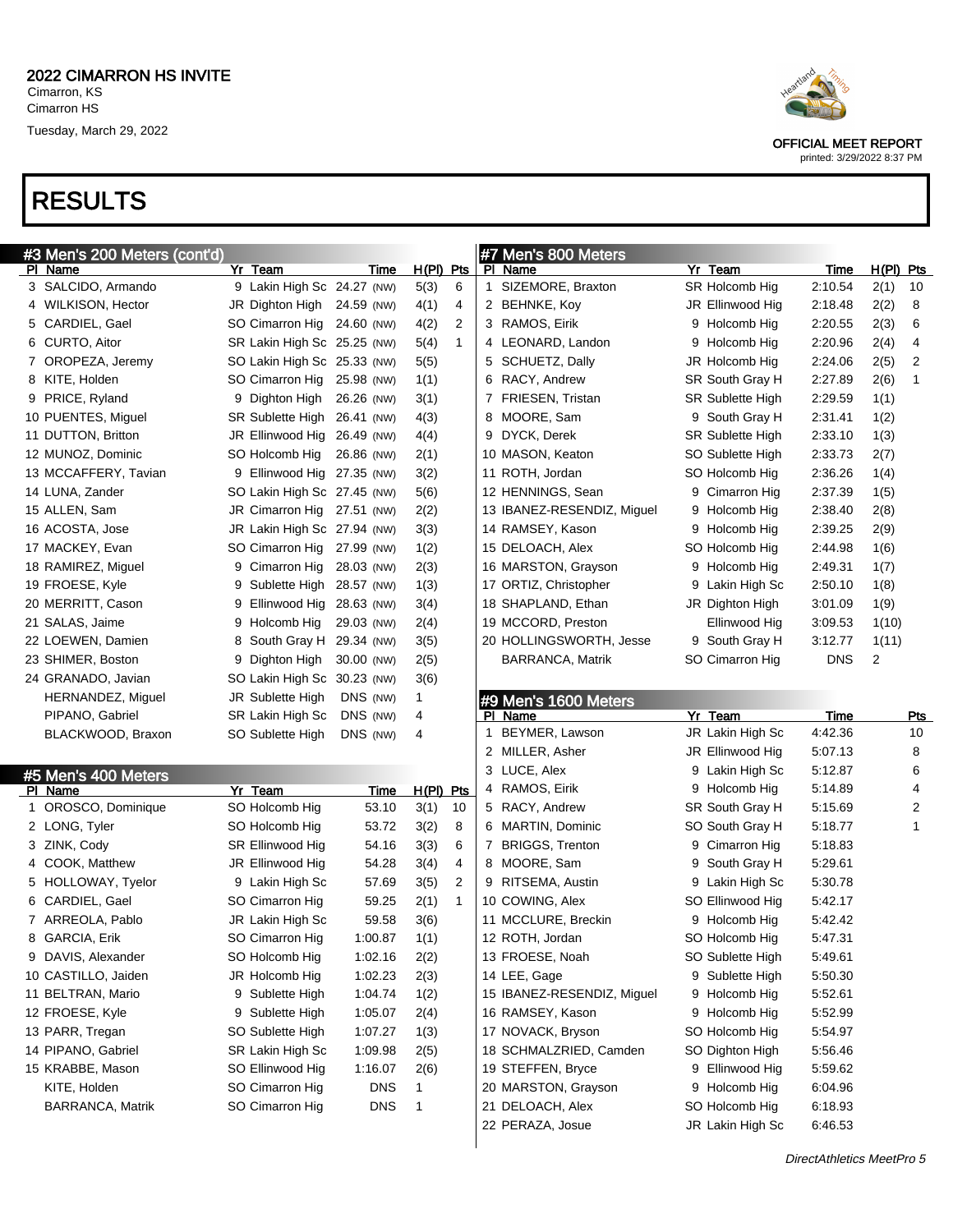

OFFICIAL MEET REPORT printed: 3/29/2022 8:37 PM

#### RESULTS

| #9 Men's 1600 Meters (cont'd) |                          |             |              |                | #17 Men's 4 x 100m Relay (cont'd) |                           |             |                |
|-------------------------------|--------------------------|-------------|--------------|----------------|-----------------------------------|---------------------------|-------------|----------------|
| PI Name                       | Yr Team                  | Time        |              | Pts            | PI Team                           | Time                      | $H(PI)$ Pts |                |
| 23 SHAPLAND, Ethan            | JR Dighton High          | 6:49.29     |              |                | 2 Holcomb High School (A)         | 44.30                     | 2(2)        | 8              |
| 24 MCCORD, Preston            | Ellinwood Hig            | 7:15.88     |              |                | 1) MESA, Damon SO                 | 2) BASTIN, Braydon SO     |             |                |
| <b>BULLOK, William</b>        | JR Cimarron Hig          | <b>DNF</b>  |              |                | 3) OROSCO, Dominique SO           | 4) LONG, Dalton JR        |             |                |
|                               |                          |             |              |                | 3 Ellinwood High School (A)       | 46.42                     | 2(3)        | 6              |
| #11 Men's 3200 Meters         |                          |             |              |                | 1) DUTTON, Britton JR             | 2) ZINK, Cody SR          |             |                |
| PI Name                       | Yr Team                  | Time        |              | <b>Pts</b>     | 3) BEHNKE, Koy JR                 | 4) COOK, Matthew JR       |             |                |
| 1 BEYMER, Lawson              | JR Lakin High Sc         | 10:25.64    |              | 10             | Cimarron High School (A)<br>4     | 47.14                     | 1(1)        | 4              |
| 2 LUCE, Alex                  | 9 Lakin High Sc          | 11:25.50    |              | 8              | 1) CARDIEL, Gael SO               | 2) ARJONA, Juan SO        |             |                |
| 3 MILLER, Asher               | JR Ellinwood Hig         | 11:29.57    |              | 6              | 3) GARCIA, Erik SO                | 4) PANDO, Jacob 9         |             |                |
| 4 SHELDEN, Leo                | JR Lakin High Sc         | 11:56.97    |              | 4              | 5 Sublette High School (A)        | 48.19                     | 1(2)        | $\overline{2}$ |
| 5 VANPELT, Daegan             | SR Holcomb Hig           | 12:05.48    |              | 2              | 1) BLACKWOOD, Braxon SO           | 2) HERNANDEZ, Miguel JR   |             |                |
| 6 BRIGGS, Trenton             | 9 Cimarron Hig           | 12:20.53    |              | $\mathbf{1}$   | 3) PUENTES, Miguel SR             | 4) SAENZ, Edgar 9         |             |                |
| 7 COWING, Alex                | SO Ellinwood Hig         | 12:28.77    |              |                | 6 South Gray High School (A)      | 49.80                     | 2(4)        | 1              |
| 8 IBANEZ-RESENDIZ, Miguel     | 9 Holcomb Hig            | 13:11.45    |              |                | 1) DEGES, Brady SR                | 2) LOEWEN, Damien 8       |             |                |
| 9 MCCLURE, Breckin            | 9 Holcomb Hig            | 13:20.18    |              |                | 3) SALMANS, Conner SO             | 4) DYCK, Joey SO          |             |                |
| 10 MASON, Keaton              | SO Sublette High         | 14:06.41    |              |                | Dighton High School (A)           | DQ.                       | $\mathbf 1$ |                |
| 11 HENNINGS, Sean             | 9 Cimarron Hig           | 15:08.84    |              |                | 1) JENKINSON, Jack 9              | 2) COLEMAN, Jaden SR      |             |                |
| RITSEMA, Austin               | 9 Lakin High Sc          | <b>DNS</b>  |              |                | 3) NEELEY, Max JR                 | 4) WILKISON, Hector JR    |             |                |
|                               |                          |             |              |                |                                   |                           |             |                |
| #14 Men's 110m Hurdles        |                          |             |              |                | #19 Men's 4 x 400m Relay          |                           |             |                |
|                               |                          |             | Wind: (+0.0) |                | PI Team                           | Time                      | $H(PI)$ Pts |                |
| PI Name                       | Yr Team                  | <u>Time</u> |              | <u>Pts</u>     | Lakin High School (A)<br>1        | 3:37.31                   | 2(1)        | 10             |
| 1 REYES, Manny                | SO Holcomb Hig           | 16.37       |              | 10             | 1) TARPLEY, Tyler SR              | 2) GONZALEZ, Servando SR  |             |                |
| 2 BEAM, Curtis                | SR Lakin High Sc         | 17.84       |              | 8              | 3) SALCIDO, Armando 9             | 4) HENDRIX, Brady SR      |             |                |
| 3 JOHNSON, Timmy              | 9 Lakin High Sc          | 19.76       |              | 6              | 2 Holcomb High School (A)         | 3:40.38                   | 2(2)        | 8              |
| 4 CERVANTES, Aidan            | SO Sublette High         | 20.82       |              | 4              | 1) LONG, Tyler SO                 | 2) OROSCO, Dominique SO   |             |                |
| 5 LOYA, Edwin                 | JR Sublette High         | 23.33       |              | 2              | 3) REYES, Manny SO                | 4) LONG, Dalton JR        |             |                |
| 6 DAVIS, Trenton              | 9 Sublette High          | 23.66       |              | 1              | 3 Ellinwood High School (A)       | 3:50.12                   | 2(3)        | 6              |
|                               |                          |             |              |                | 1) ZINK, Cody SR                  | 2) BEHNKE, Koy JR         |             |                |
| #15 Men's 300m Hurdles        |                          |             |              |                | 3) DUTTON, Britton JR             | 4) COOK, Matthew JR       |             |                |
| PI Name                       | Yr Team                  | <b>Time</b> | H(PI) Pts    |                | 4 South Gray High School (A)      | 3:55.76                   | 2(4)        | 4              |
| 1 TARPLEY, Tyler              | SR Lakin High Sc         | 43.54       | 2(1)         | 10             | 1) DEGES, Brady SR                | 2) SALMANS, Conner SO     |             |                |
| 2 REYES, Manny                | SO Holcomb Hig           | 43.89       | 2(2)         | 8              | 3) RACY, Andrew SR                | 4) DYCK, Joey SO          |             |                |
| 3 GONZALEZ, Junior            | SR Lakin High Sc         | 46.51       | 2(3)         | 6              | Dighton High School (A)<br>5      | 3:57.50                   | 1(1)        | $\overline{2}$ |
| 4 NEELEY, Max                 | JR Dighton High          | 47.25       | 2(4)         | 4              | 1) CRAMER, Daniel 9               | 2) CASTILLO, Rey JR       |             |                |
| 5 BEERY, Lane                 | JR Cimarron Hig          | 48.29       | 2(5)         | $\overline{c}$ | 3) PRICE, Ryland 9                | 4) SHIMER, Carson SO      |             |                |
| 6 STEFFEN, Bryce              | 9 Ellinwood Hig          | 49.47       | 1(1)         | $\mathbf{1}$   | 6 Cimarron High School (A)        | 3:58.68                   | 1(2)        | $\mathbf{1}$   |
| 7 JOHNSON, Timmy              | 9 Lakin High Sc          | 52.02       | 1(2)         |                | 1) BARRANCA, Matrik SO            | 2) BRIGGS, Trenton 9      |             |                |
| 8 CERVANTES, Aidan            | SO Sublette High         | 53.08       | 1(3)         |                | 3) PANDO, Jacob 9                 | 4) CARDIEL, Gael SO       |             |                |
| HOLLOWAY, Tyelor              | 9 Lakin High Sc          | <b>DNS</b>  | $\mathbf{1}$ |                | 7 Sublette High School (A)        | 4:01.17                   | 1(3)        |                |
| DEGES, Brady                  | SR South Gray H          | <b>DNS</b>  | 2            |                | 1) BLACKWOOD, Braxon SO           | 2) CERVANTES, Aidan SO    |             |                |
|                               |                          |             |              |                | 3) DYCK, Derek SR                 | 4) LEE, Gage 9            |             |                |
| #17 Men's 4 x 100m Relay      |                          |             |              |                |                                   |                           |             |                |
| PI Team                       |                          | <u>Time</u> | $H(PI)$ Pts  |                | #21 Men's 4 x 800m Relay          |                           |             |                |
| 1 Lakin High School (A)       |                          | 43.88       | 2(1)         | 10             |                                   |                           |             |                |
| 1) TARPLEY, Tyler SR          | 2) GONZALEZ, Servando SR |             |              |                |                                   |                           |             |                |
| 3) SALCIDO, Armando 9         | 4) HENDRIX, Brady SR     |             |              |                |                                   |                           |             |                |
|                               |                          |             |              |                |                                   | DirectAthletics MeetPro 6 |             |                |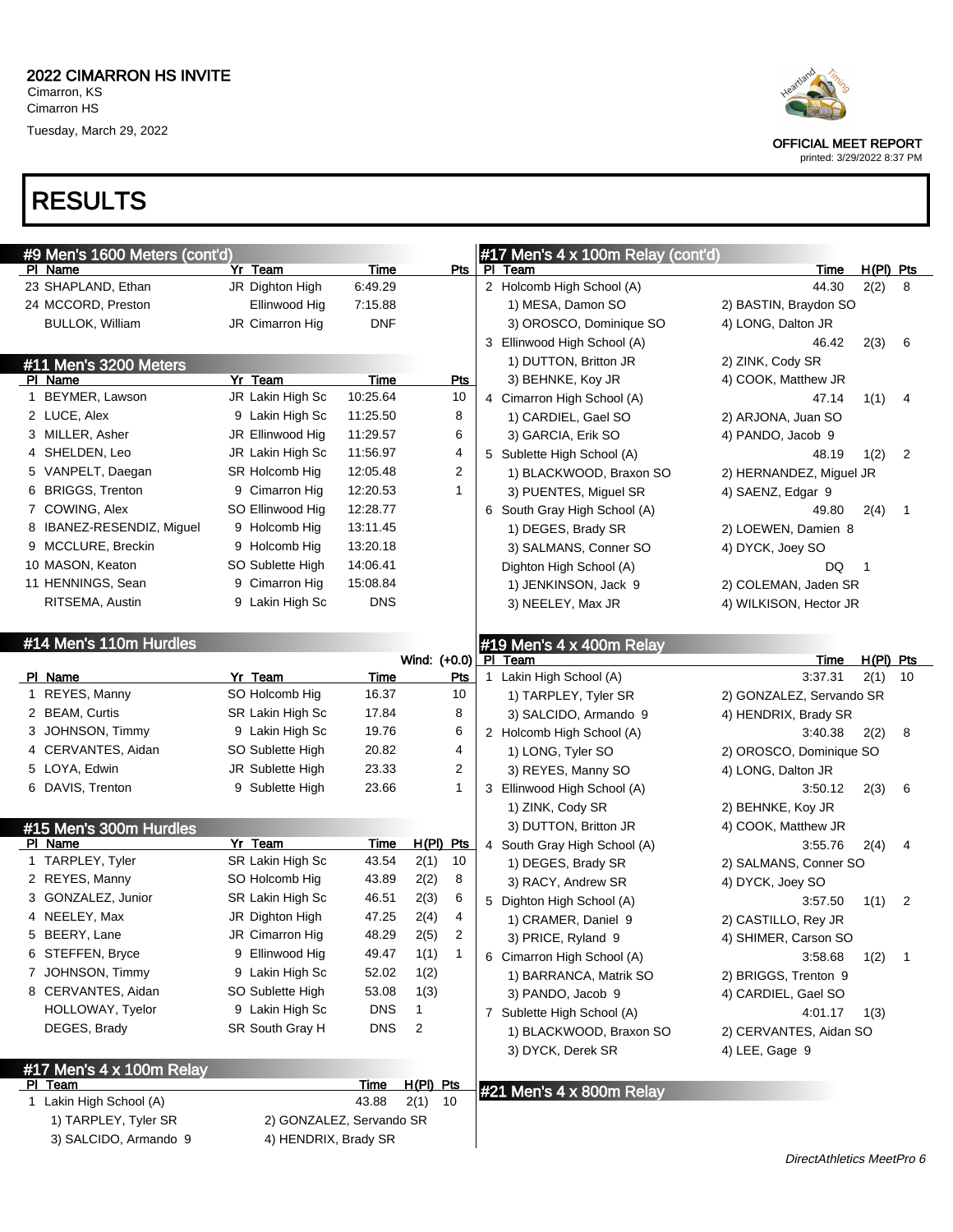## RESULTS

| Heartland |
|-----------|
|           |

OFFICIAL MEET REPORT

| #21 Men's 4 x 800m Relay (cont'd) |                            |                        |              | #25 Men's Pole Vault (cont'd) |                                                         |              |                |
|-----------------------------------|----------------------------|------------------------|--------------|-------------------------------|---------------------------------------------------------|--------------|----------------|
|                                   | PI Team                    | Time                   | Pts          | PI Name                       | Yr Team<br><b>Mark</b>                                  |              | Pts            |
|                                   | 1 Lakin High School (A)    | 9:05.71                | 10           | 9 SCHMALZRIED, Camden         | SO Dighton High 7' 6"                                   |              |                |
|                                   | 1) BEYMER, Lawson JR       | 2) LUCE, Alex 9        |              | 13 LUNA, Nicholas             | 9 Holcomb Hig 7' 0"                                     |              |                |
|                                   | 3) SHELDEN, Leo JR         | 4) MUNSON, Eric 9      |              | MARSTON, Grayson              | 9 Holcomb Hig NH                                        |              |                |
|                                   | 2 Holcomb High School (A)  | 9:19.58                | 8            | GRANADO, Javian               | SO Lakin High ScNH                                      |              |                |
|                                   | 1) SIZEMORE, Braxton SR    | 2) SCHUETZ, Dally JR   |              |                               |                                                         |              |                |
|                                   | 3) RAMOS, Eirik 9          | 4) LEONARD, Landon 9   |              | #27 Men's Long Jump           |                                                         |              |                |
|                                   | 3 Sublette High School (A) | 10:33.35               | 6            | PI Name                       | Yr Team<br><b>Mark</b>                                  | F(PI) Pts    |                |
|                                   | 1) CERVANTES, Aidan SO     | 2) FRIESEN, Tristan SR |              | 1 HERNANDEZ, Miguel           | JR Sublette High 19' 11" (NW)                           | 1(1)         | 10             |
|                                   | 3) PARR, Tregan SO         | 4) MASON, Keaton SO    |              | 2 HENDRIX, Brady              | SR Lakin High Sc19' 10 $\frac{1}{4}$ (NW)               | 2(1)         | 8              |
|                                   | 4 Dighton High School (A)  | 11:03.33               | 4            | 3 DYCK, Joey                  | SO South Gray H 18' $3\frac{3}{4}$ (NW)                 | 1(2)         | 6              |
|                                   | 1) SCHMALZRIED, Camden SO  | 2) CASTILLO, Rey JR    |              | 4 MESA, Damon                 | SO Holcomb Hig $18'$ $1\frac{3}{4}$ (NW)                | 2(2)         | 4              |
|                                   | 3) SHIMER, Boston 9        | 4) SHIMER, Carson SO   |              | 5 BEHNKE, Koy                 | JR Ellinwood Hig 17' 11 $\frac{1}{4}$ (NW)              | 2(3)         | $\overline{2}$ |
|                                   |                            |                        |              | 6 RIDER, Ross                 | 9 Lakin High Sc17' 6" (NW)                              | 2(4)         | $\mathbf{1}$   |
|                                   | #23 Men's High Jump        |                        |              | 7 LONG, Dalton                | JR Holcomb Hig $17'$ 1 $\frac{3}{4}$ (NW)               | 2(5)         |                |
|                                   | PI Name                    | Yr Team<br><b>Mark</b> | <b>Pts</b>   | 8 ARREOLA, Pablo              | JR Lakin High Sc16' $9\frac{1}{4}$ (NW)                 | 2(6)         |                |
|                                   | 1 OLDHAM, Colter           | 9 Lakin High Sc6' 2"   | 10           | 9 DUTTON, Britton             | JR Ellinwood Hig 16' 9" (NW)                            | 2(7)         |                |
|                                   | 2 MARTINEZ, Greg           | SO Holcomb Hig 6' 2"   | 8            | 9 COLEMAN, Jaden              | SR Dighton High 16' 9" (NW)                             | 2(7)         |                |
|                                   | 3 NEELEY, Max              | JR Dighton High 5' 10" | 6            | 11 WILKISON, Hector           | JR Dighton High $16'3^{3/4}$ (NW)                       | 2(9)         |                |
|                                   | 4 CRAMER, Daniel           | 9 Dighton High 5'8"    | 4            | 12 LUNA, Zander               | SO Lakin High Sc15' 6" (NW)                             | 2(10)        |                |
|                                   | 5 RITSEMA, Austin          | 9 Lakin High Sc5' 8"   | 2            | 13 OROPEZA, Jeremy            | SO Lakin High Sc14' 11 $\frac{1}{2}$ (NW)               | 2(11)        |                |
|                                   | 6 DYCK, Joey               | SO South Gray H 5' 8"  | 1            | 14 ALLEN, Sam                 | JR Cimarron Hig 14' 8" (NW)                             | 1(3)         |                |
|                                   | 7 SHIMER, Carson           | SO Dighton High 5' 4"  |              | 15 MERRITT, Cason             | 9 Ellinwood Hig 14' 0" (NW)                             | 1(4)         |                |
|                                   | 8 DAVIS, Trenton           | 9 Sublette High 5' 4"  |              | 16 RAMIREZ, Miguel            | 9 Cimarron Hig 13' 10 $\frac{3}{4}$ (NW)                | 1(5)         |                |
|                                   | 9 COLEMAN, Jaden           | SR Dighton High 5' 2"  |              | 17 FROESE, Kyle               | 9 Sublette High 13' 4 <sup>1</sup> / <sub>2</sub> (NW)  | 1(6)         |                |
|                                   | 9 GONZALEZ, Junior         | SR Lakin High Sc5' 2"  |              | 18 BELTRAN, Mario             | 9 Sublette High 13' 4" (NW)                             | 1(7)         |                |
|                                   | 11 CURTO, Aitor            | SR Lakin High Sc5' 0"  |              | 19 ALBA, Pablo                | JR Sublette High 13' 1 <sup>1</sup> / <sub>2</sub> (NW) | 1(8)         |                |
|                                   | 11 MCCLURE, Breckin        | 9 Holcomb Hig 5' 0"    |              | 20 SHIMER, Boston             | 9 Dighton High 12' 10" (NW)                             | 1(9)         |                |
|                                   | 11 CERVANTES, Aidan        | SO Sublette High 5' 0" |              | ARJONA, Juan                  | SO Cimarron Hig DNS (NW)                                | $\mathbf{1}$ |                |
|                                   | 11 BEERY, Lane             | JR Cimarron Hig 5' 0"  |              | PANDO, Jacob                  | 9 Cimarron Hig DNS (NW)                                 | 1            |                |
|                                   | 11 NOVACK, Bryson          | SO Holcomb Hig 5' 0"   |              | HAYNES, Darian                | SR Ellinwood Hig DNS (NW)                               | 2            |                |
|                                   | SHIMER, Boston             | 9 Dighton High NH      |              |                               |                                                         |              |                |
|                                   | DAVIS, Alexander           | SO Holcomb Hig NH      |              | #29 Men's Triple Jump         |                                                         |              |                |
|                                   |                            |                        |              | PI Name                       | <b>Mark</b><br>Yr Team                                  |              | Pts            |
|                                   | #25 Men's Pole Vault       |                        |              | 1 REYES, Manny                | SO Holcomb Hig 41' 1 <sup>1</sup> / <sub>2</sub> (NW)   |              | 10             |
|                                   | PI Name                    | Yr Team<br>Mark        | Pts          | 2 RIDER, Ross                 | 9 Lakin High Sc40' 1 <sup>1</sup> / <sub>2</sub> (NW)   |              | 8              |
|                                   | 1 NEELEY, Max              | JR Dighton High 14' 0" | 10           | 3 BEERY, Lane                 | JR Cimarron Hig 37' 10 <sup>1</sup> / <sub>2</sub> (NW) |              | 6              |
|                                   | 2 DEGES, Brady             | SR South Gray H11' 6"  | 8            | 4 SALMANS, Conner             | SO South Gray H 37' 7" (NW)                             |              | 4              |
|                                   | 3 VAINERERE, Hawk          | 9 Holcomb Hig 10' 0"   | 6            | 5 ARREOLA, Pablo              | JR Lakin High Sc36' 1134 (NW)                           |              | 2              |
|                                   | 4 SALMANS, Conner          | SO South Gray H 9' 6"  | 4            | 6 MARTINEZ, Greg              | SO Holcomb Hig 36' 10 <sup>1/2</sup> (NW)               |              | $\mathbf{1}$   |
|                                   | 5 MARTINEZ, Greg           | SO Holcomb Hig 9' 0"   | 2            | 7 CRAMER, Daniel              | 9 Dighton High 36' 5" (NW)                              |              |                |
|                                   | 6 PERAZA, Josue            | JR Lakin High Sc8' 6"  | $\mathbf{1}$ | 8 STEFFEN, Bryce              | 9 Ellinwood Hig 34' 11" (NW)                            |              |                |
|                                   | 7 PRICE, Ryland            | 9 Dighton High 8' 0"   |              | 9 DYCK, Derek                 | SR Sublette High 34' 9" (NW)                            |              |                |
|                                   | 8 SHAPLAND, Ethan          | JR Dighton High 8' 0"  |              | 10 DAVIS, Trenton             | 9 Sublette High 32' 6 <sup>1</sup> / <sub>2</sub> (NW)  |              |                |
| 9                                 | MOORE, Sam                 | 9 South Gray H7' 6"    |              | 11 RAMIREZ, Miguel            | 9 Cimarron Hig 31' 11 <sup>3/4</sup> (NW)               |              |                |
| 9                                 | DAVIS, Alexander           | SO Holcomb Hig 7' 6"   |              | 12 MCCAFFERY, Tavian          | 9 Ellinwood Hig 30' $9\frac{1}{2}$ (NW)                 |              |                |
|                                   | 9 CASTILLO, Rey            | JR Dighton High 7' 6"  |              | 13 LOYA, Edwin                | JR Sublette High 30' $8\frac{1}{2}$ (NW)                |              |                |
|                                   |                            |                        |              |                               |                                                         |              |                |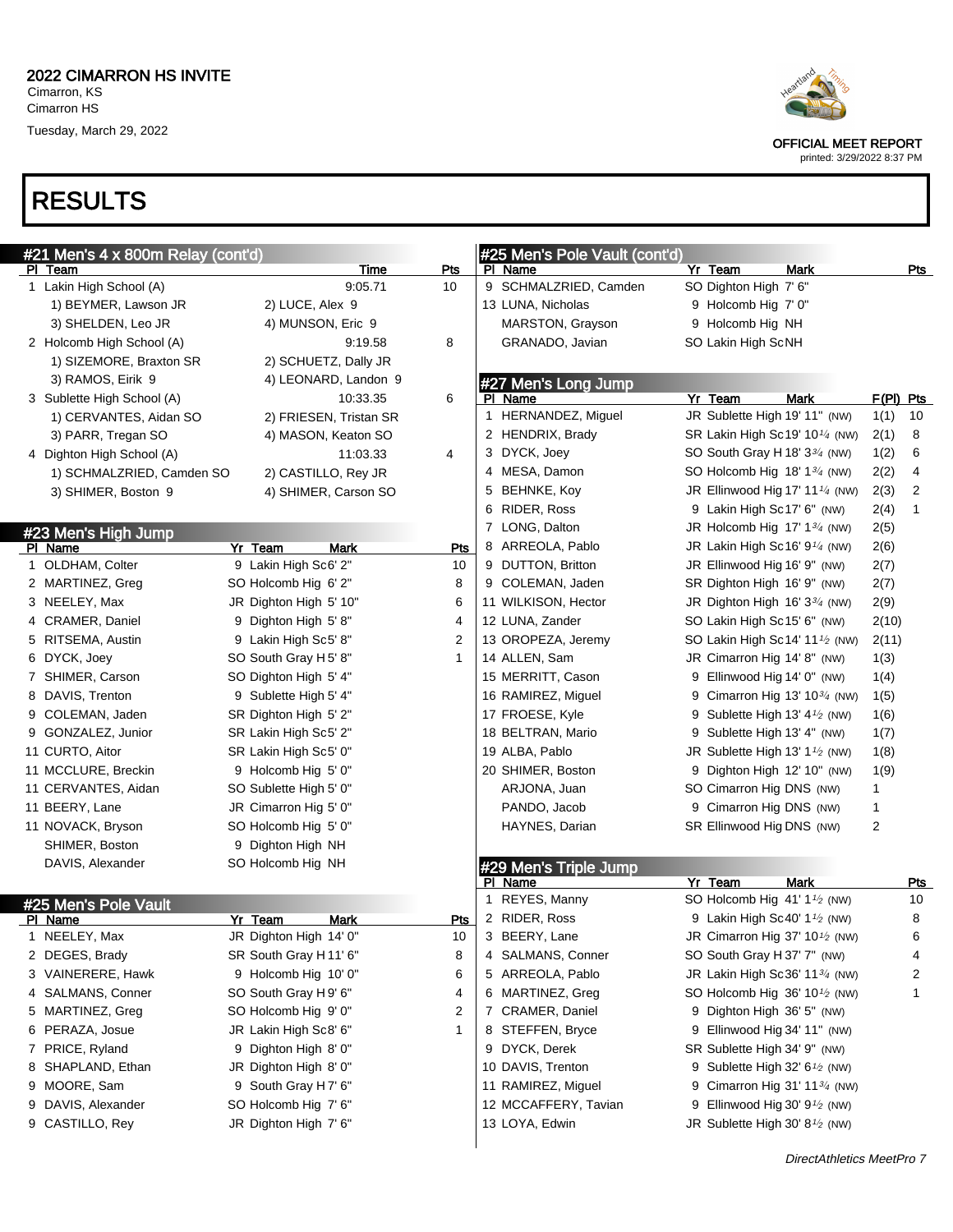



| #29 Men's Triple Jump (cont'd) |                                                         |                        | #33 Men's Discus (cont'd) |                          |             |
|--------------------------------|---------------------------------------------------------|------------------------|---------------------------|--------------------------|-------------|
| <b>PI Name</b>                 | Yr Team<br>Mark                                         | Pts                    | PI Name                   | Yr Team<br>Mark          | $F(PI)$ Pts |
| 14 KRABBE, Mason               | SO Ellinwood Hig 25' 8 <sup>1</sup> / <sub>2</sub> (NW) |                        | 8 NATION, Jaxson          | SO Cimarron Hig 86' 7"   | 2(6)        |
| ALLEN, Sam                     | JR Cimarron Hig DNS (NW)                                |                        | 8 WILKINSON, Eli          | JR Dighton High 86' 7"   | 2(6)        |
|                                |                                                         |                        | 10 DOMINGUEZ, Antonio     | JR Dighton High 86' 4"   | 2(8)        |
| #31 Men's Shot Put             |                                                         |                        | 11 GOOSSEN, Rylan         | SO South Gray H 86' 3"   | 2(9)        |
| PI Name                        | Yr Team<br>Mark                                         | F(PI) Pts              | 12 ANGUIANO, Emmanuel     | 9 Holcomb Hig 85' 4"     | 1(3)        |
| 1 OLDHAM, Colter               | 9 Lakin High Sc42' 3"                                   | 2(1)<br>10             | 13 EDGINGTON, Daryan      | JR Lakin High Sc81' 9"   | 2(10)       |
| 2 TREJO, Alexis                | SR Sublette High 41' 2 <sup>1</sup> /2                  | 2(2)<br>8              | 14 LARES, JP              | SO Holcomb Hig 80' 5"    | 2(11)       |
| 3 WILKINSON, Eli               | JR Dighton High 37' $9\frac{1}{2}$                      | 2(3)<br>6              | 15 ROWAN, Cayman          | 9 Ellinwood Hig 80' 1"   | 1(4)        |
| 4 EDGINGTON, Daryan            | JR Lakin High Sc37' 23/4                                | 2(4)<br>4              | 16 DAVIS, Trenton         | 9 Sublette High 73' 11"  | 1(5)        |
| 5 KNOLL, Drayton               | 9 Holcomb Hig $35'$ 4 $3/4$                             | 2(5)<br>2              | 17 CALVIN-BLESS, Jayce    | 9 Lakin High Sc69' 4"    | 2(12)       |
| 6 ARREOLA, Adrian              | SR Lakin High Sc34' 9"                                  | 2(6)<br>$\mathbf{1}$   | 18 SAENZ, Edgar           | 9 Sublette High 61' 2"   | 1(6)        |
| 7 CHAVIRA, Dravin              | JR Lakin High Sc33' 634                                 | 2(7)                   | 19 ALBA, Javier           | JR Sublette High 61' 1"  | 1(7)        |
| 8 MASON, Jonathon              | SO Ellinwood Hig 33' 0 <sup>1/2</sup>                   | 2(8)                   | 20 FRANCO, Isai           | 9 Sublette High 60' 0"   | 1(8)        |
| 9 SMITH, Angus                 | SO Holcomb Hig 32' 8 <sup>1/4</sup>                     | 2(9)                   | 21 SIEFERS, Zachary       | 9 Ellinwood Hig 58' 10"  | 1(9)        |
| 10 MORENO, Elvin               | JR Lakin High Sc32' 2"                                  | 2(10)                  | 22 COX, Nick              | SO Holcomb Hig 49' 1"    | 2(13)       |
| 11 SAENZ, Edgar                | 9 Sublette High 31' 10"                                 | 1(1)                   | 23 MORSE, Zach            | JR Dighton High 48' 9"   | 1(10)       |
| 12 ROWAN, Cayman               | 9 Ellinwood Hig 30' 9 $\frac{1}{2}$                     | 1(2)                   | AREVALO, Pedro            | SO Dighton High DNS      | 1           |
| 13 GOOSSEN, Rylan              | SO South Gray H 30' 9"                                  | 1(3)                   | LOKER, Xavier             | 9 Holcomb Hig DNS        | 1           |
| 14 DOMINGUEZ, Antonio          | JR Dighton High 30' 8"                                  | 2(11)                  | OWENS, Jacob              | 9 Holcomb Hig DNS        | 1           |
| 15 OROPEZA, Jeremy             | SO Lakin High Sc29' $9\frac{1}{2}$                      | 1(4)                   | BENITEZ, Junior           | SR Holcomb Hig DNS       | 2           |
| 16 REDBURN, Payton             | 9 Dighton High 29' $2\frac{1}{2}$                       | 1(5)                   |                           |                          |             |
| 17 LARES, JP                   | SO Holcomb Hig 29' $1\frac{1}{2}$                       | 2(12)                  | #35 Men's Javelin         |                          |             |
| 18 NATION, Jaxson              | SO Cimarron Hig 29' 0 <sup>1</sup> /2                   | 1(6)                   | PI Name                   | Yr Team<br>Mark          | $F(PI)$ Pts |
| 19 BRAUER, Sam                 | JR Ellinwood Hig 28' 934                                | 2(13)                  | 1 OLDHAM, Colter          | 9 Lakin High Sc155' 9"   | 10<br>2(1)  |
| 20 MCCOMBS, Lucas              | 9 Lakin High Sc28' $7\frac{3}{4}$                       | 1(7)                   | 2 MESA, Damon             | SO Holcomb Hig 134' 11"  | 2(2)<br>8   |
| 21 FRANCO, Isai                | 9 Sublette High 26' 23/4                                | 1(8)                   | 3 WILKINSON, Eli          | JR Dighton High 134' 5"  | 2(3)<br>6   |
| 22 MORSE, Zach                 | JR Dighton High 25' 10 <sup>1</sup> /2                  | 1(9)                   | 4 NATION, Jaxson          | SO Cimarron Hig 132' 9"  | 4<br>2(4)   |
| 23 SIEFERS, Zachary            | 9 Ellinwood Hig 25' 9"                                  | 1(10)                  | 5 MORENO, Elvin           | JR Lakin High Sc126' 9"  | 2<br>2(5)   |
| 24 CALVIN-BLESS, Jayce         | 9 Lakin High Sc25' 6"                                   | 2(14)                  | 6 SHIMER, Carson          | SO Dighton High 124' 7"  | 1(1)<br>1   |
| 25 COX, Nick                   | SO Holcomb Hig 25' 43/4                                 | 2(15)                  | 7 SMITH, Angus            | SO Holcomb Hig 121' 10"  | 2(6)        |
| 26 ANGUIANO, Emmanuel          | 9 Holcomb Hig $25'0\%$                                  | 2(16)                  | 8 CRAMER, Daniel          | 9 Dighton High 112' 1"   | 1(2)        |
| 27 ALBA, Javier                | JR Sublette High 23' 6"                                 | 1(11)                  | 9 MONROY, Manual          | JR Lakin High Sc107' 10" | 2(7)        |
| 28 SMITHERMAN, Kaleb           | SO Holcomb Hig $20'3\frac{1}{4}$                        | 1(12)                  | 10 KNOLL, Drayton         | 9 Holcomb Hig 107' 9"    | 2(8)        |
| LOKER, Xavier                  | 9 Holcomb Hig DNS                                       |                        | 11 BRAUER, Sam            | JR Ellinwood Hig 104' 1" | 2(9)        |
| AREVALO, Pedro                 | SO Dighton High DNS                                     | 1                      | 12 MARTIN, Dominic        | SO South Gray H 98' 4"   | 1(3)        |
| OWENS, Jacob                   | 9 Holcomb Hig DNS                                       | 1                      | 13 SCHUETZ, Dally         | JR Holcomb Hig 98' 0"    | 2(10)       |
|                                |                                                         |                        | 14 FRIESEN, Tristan       | SR Sublette High 94' 7"  | 1(4)        |
| #33 Men's Discus               |                                                         |                        | 15 BOYTS, James           | JR Holcomb Hig 86' 6"    | 1(5)        |
| PI Name                        | <u>Yr Team</u><br>Mark                                  | F(PI) Pts              | 16 CASTILLO, Jaiden       | JR Holcomb Hig 85' 10"   | 2(11)       |
| 1 OLDHAM, Colter               | 9 Lakin High Sc147' 1"                                  | 2(1)<br>10             | 17 MCCOMBS, Lucas         | 9 Lakin High Sc83' 9"    | 2(12)       |
| 2 ARREOLA, Adrian              | SR Lakin High Sc126' 1"                                 | 2(2)<br>8              | 18 REDBURN, Payton        | 9 Dighton High 82' 3"    | 1(6)        |
| 3 CHAVIRA, Dravin              | JR Lakin High Sc115' 6"                                 | 2(3)<br>6              | 19 PARR, Tregan           | SO Sublette High 81' 1"  | 1(7)        |
| 4 KNOLL, Drayton               | 9 Holcomb Hig 97' 11"                                   | 1(1)<br>4              | 20 LOEWEN, Damien         | 8 South Gray H 77' 4"    | 1(8)        |
| 5 MASON, Jonathon              | SO Ellinwood Hig 91' 6"                                 | $\overline{2}$<br>2(4) | 21 BLACKWOOD, Braxon      | SO Sublette High 76' 9"  | 1(9)        |
| 6 BRAUER, Sam                  | JR Ellinwood Hig 91' 5"                                 | 2(5)<br>$\mathbf 1$    | 22 COX, Nick              | SO Holcomb Hig 73' 3"    | 2(13)       |
| 7 REDBURN, Payton              | 9 Dighton High 90' 4"                                   | 1(2)                   | 23 MUNOZ, Dominic         | SO Holcomb Hig 71' 10"   | 1(10)       |
|                                |                                                         |                        |                           |                          |             |